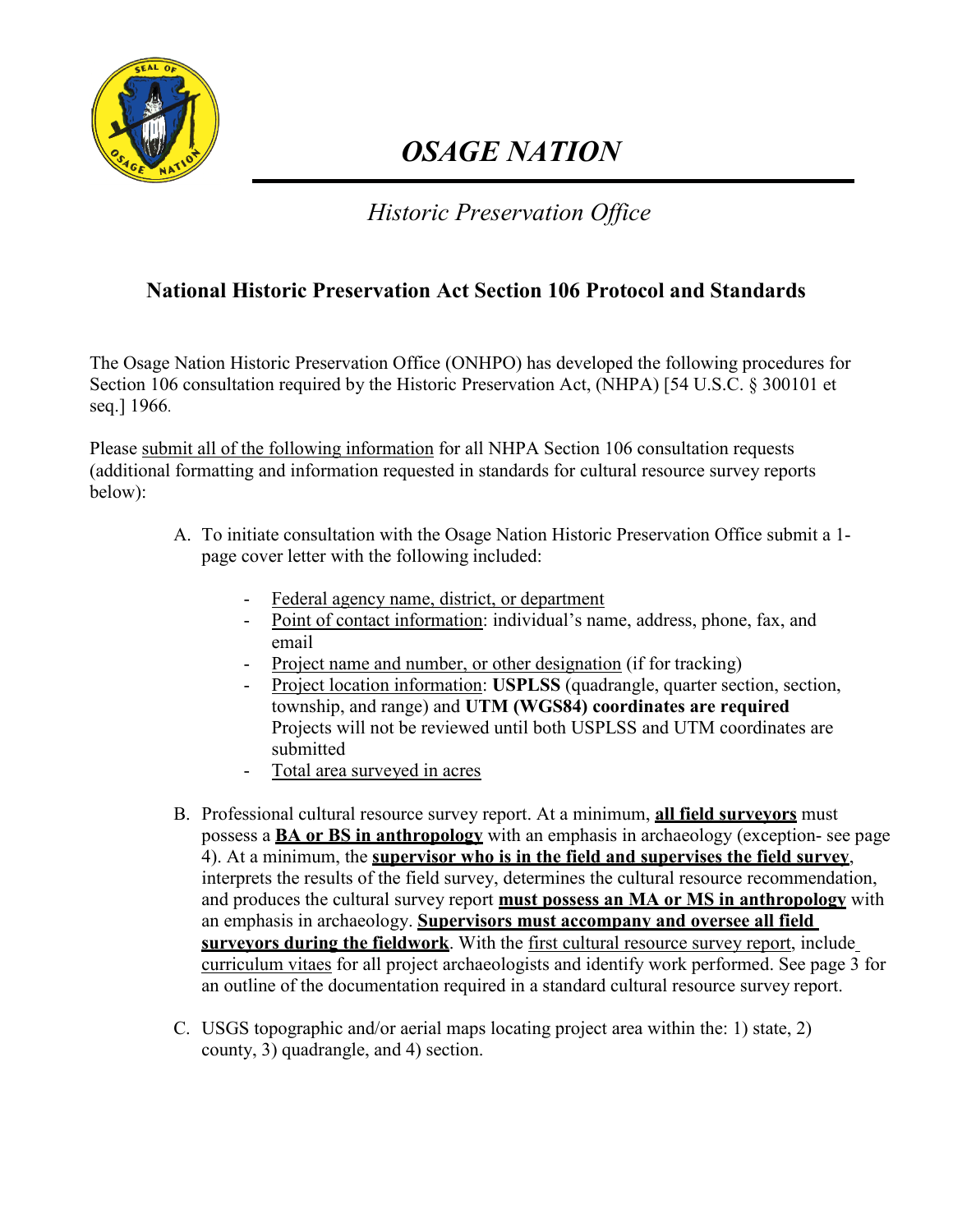- D. USGS topographic and/or aerial maps specifically locating: 1) project APE, 2) project staging areas outside of APE, 3) access road, and 4) location of all archaeological and historic sites in and in close vicinity of the project APE. Please do not submit hand drawn or hand annotated maps.
- E. GLO maps for project area, please include both late  $19<sup>th</sup>$  century and early  $20<sup>th</sup>$  century maps and identify project APE on maps.
- **F.** Project site plan map indicating location of screened shovel tests (please label shovel tests with identification number on maps). Please do not submit hand drawn or hand annotated maps. **Shovel test minimum width is 30 cm. Shovel test minimum depth is 20 cm beyond sterile soil. If terminated before sterile soil is reached, please provide an explanation either in the text or in the shovel test log. Excavated shovel tests must be screened using a 0.25 in mesh screen, dug in stratigraphic or 10 cm levels, and measurements must be recorded in centimeters. Please refer to the Archaeological Survey Standards for density of shovel testing.**
- G. Table listing shovel test locations, width (cm), actual depth (cm) of each level, soils of each level, and results.
- H. Shovel test map with all shovel test locations labeled by their field identification number.
- I. Site photographs in color, specifically images depicting exact location of 1) project marked by stakes or flagging (if possible), 2) access roads, 3) utility easement (if applicable), 4) staging areas, and 5) identified archaeological/historic sites.
- J. Copy of the review letter from the State Historic Preservation Office. For projects in Oklahoma, letters from both SHPO components, the Oklahoma Archaeological Survey and the Oklahoma Historical Society are required.

Please do not email documentation; it will be deleted without being opened. Mail one printed color copy of all documentation accompanied with a CD or flash drive version.

Please use only the following contact and address information:

Dr. Andrea A. Hunter, THPO Osage Nation Historic Preservation Office 627 Grandview Pawhuska, OK 74056

Phone: 918-287-5328 Fax: 918-287-5376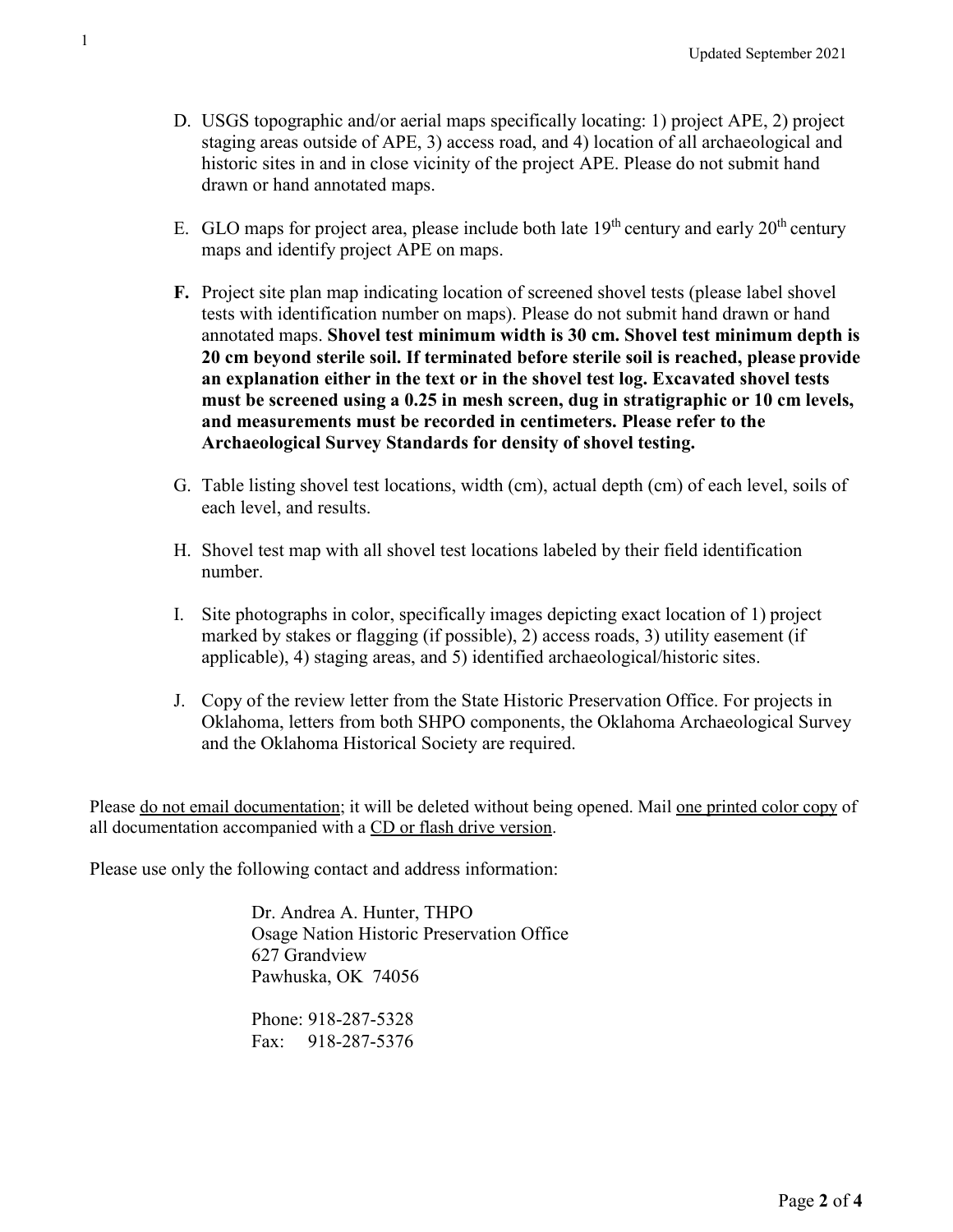#### **Standards for Cultural Resource Survey Reports**

The following outlines the documentation required in a cultural resource survey report that will enable the Osage Nation Tribal Historic Preservation Office to efficiently evaluate the information gathered for a proposed project in a coherent, standardized format. Please include in all reports:

1. Abstract

Executive summary of project, survey results, and recommendations

2. Introduction

Introduce project and project design

3. Environmental Setting

Specific location, legal description, composition of project site General location, geomorphology, landform, soils, vegetation, hydrology

4. Cultural History

Brief overview of cultural occupation represented in locale

5. File Search and Previous Research

Results of file search in state database for previously recorded archaeological sites and review of previous archaeological investigations, NRHP listings, GLO records and maps, late  $19<sup>th</sup>$  and early/mid-20<sup>th</sup> century maps, and mid-20<sup>th</sup> and current aerial photographs. For projects in Osage County, OK include: Osage tribal allotment records and maps, late  $19<sup>th</sup>$  and early/mid-20<sup>th</sup> century maps such as the Oklahoma State Highway Department's General Highway and Transportation Map of Osage County, and mid-20<sup>th</sup> and current aerial photographs such as those at the Oklahoma Petroleum Research Library in Norman, Oklahoma.

- 6. Field Methods and Analytical Techniques How field survey and analysis were conducted
- 7. Results of Archaeological Field Investigations Review findings and identification of National Register of Historic Places
- 8. Recommendations

Summarize archaeological sites identified, NRHP determinations, and project recommendations

9. References Cited